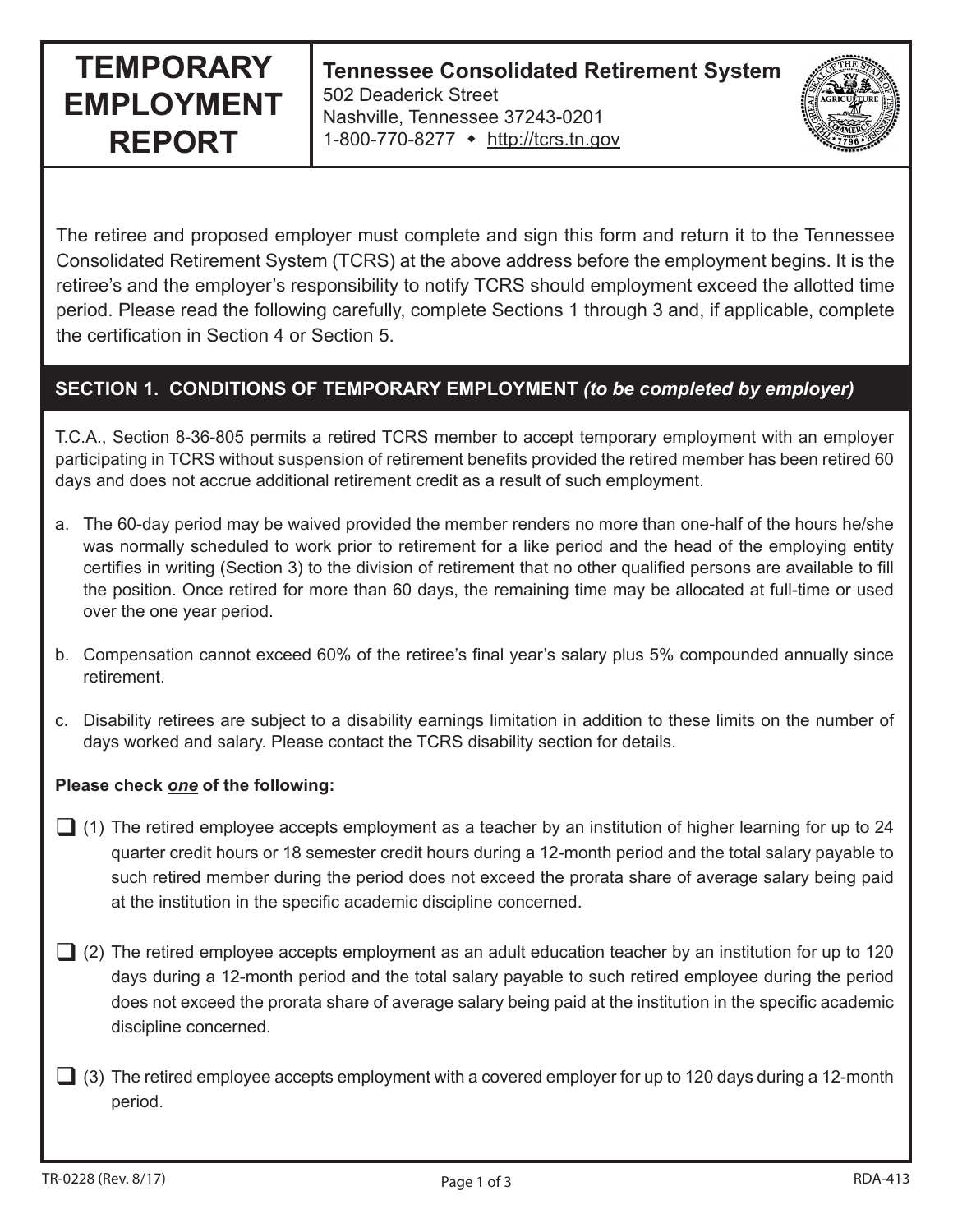| (4) The retired employee has been employed as a substitute teacher in a public school system under exception<br>number 3 above and agrees to continue such substitute teaching for additional days beyond the 120 days<br>during the 12-month period. The compensation payable to the retired employee for such additional days<br>does not exceed the rate set by the school system for substitute teachers filling similar vacant positions.<br>The Director of the Public School System must complete the certification in Section 3.                                                                                                           |                                                                                                                                                                                                                                                                                                                                                |                                                                                         |                                        |  |
|----------------------------------------------------------------------------------------------------------------------------------------------------------------------------------------------------------------------------------------------------------------------------------------------------------------------------------------------------------------------------------------------------------------------------------------------------------------------------------------------------------------------------------------------------------------------------------------------------------------------------------------------------|------------------------------------------------------------------------------------------------------------------------------------------------------------------------------------------------------------------------------------------------------------------------------------------------------------------------------------------------|-----------------------------------------------------------------------------------------|----------------------------------------|--|
| (5) The higher education retired employee accepts an emeritus appointment not to exceed 120 days or<br>teaching service not to exceed 24 quarter hours or 18 semester hours during a 12-month period. See<br>Section 4 below.                                                                                                                                                                                                                                                                                                                                                                                                                      |                                                                                                                                                                                                                                                                                                                                                |                                                                                         |                                        |  |
|                                                                                                                                                                                                                                                                                                                                                                                                                                                                                                                                                                                                                                                    |                                                                                                                                                                                                                                                                                                                                                | <b>SALARY LIMIT FOLLOWING RETIREMENT</b><br>(Final Year's Salary x 1.05 Per Year x 60%) | <b>120-DAY CONVERSION TO HOURS</b>     |  |
|                                                                                                                                                                                                                                                                                                                                                                                                                                                                                                                                                                                                                                                    | Year 1                                                                                                                                                                                                                                                                                                                                         | 63.00%                                                                                  | 8 hours a day = $960$ hours a year     |  |
|                                                                                                                                                                                                                                                                                                                                                                                                                                                                                                                                                                                                                                                    | Year <sub>2</sub>                                                                                                                                                                                                                                                                                                                              | 66.15%                                                                                  | 7 1/2 hours a day = $900$ hours a year |  |
|                                                                                                                                                                                                                                                                                                                                                                                                                                                                                                                                                                                                                                                    | Year <sub>3</sub>                                                                                                                                                                                                                                                                                                                              | 69.46%                                                                                  | 7 hours a day $= 840$ hours a year     |  |
|                                                                                                                                                                                                                                                                                                                                                                                                                                                                                                                                                                                                                                                    | Year 4                                                                                                                                                                                                                                                                                                                                         | 72.93%                                                                                  |                                        |  |
|                                                                                                                                                                                                                                                                                                                                                                                                                                                                                                                                                                                                                                                    | Year 5                                                                                                                                                                                                                                                                                                                                         | 76.58%                                                                                  |                                        |  |
|                                                                                                                                                                                                                                                                                                                                                                                                                                                                                                                                                                                                                                                    | Year <sub>6</sub>                                                                                                                                                                                                                                                                                                                              | 80.41%                                                                                  |                                        |  |
|                                                                                                                                                                                                                                                                                                                                                                                                                                                                                                                                                                                                                                                    | This table sets out the maximum compensation levels for the first six years. Since 120<br>days is 60% of a regular workload, these limits should be considered reasonable. The table<br>should not be interpreted as setting the pay scale for a retiree who has accepted temporary<br>employment. The actual pay can be lower than the limit. |                                                                                         |                                        |  |
| <b>SECTION 2. APPLICANT INFORMATION</b>                                                                                                                                                                                                                                                                                                                                                                                                                                                                                                                                                                                                            |                                                                                                                                                                                                                                                                                                                                                |                                                                                         |                                        |  |
| Member ID                                                                                                                                                                                                                                                                                                                                                                                                                                                                                                                                                                                                                                          |                                                                                                                                                                                                                                                                                                                                                | Last 4 SSN XXX-XX-                                                                      | Date of Birth                          |  |
| <b>Full Name</b>                                                                                                                                                                                                                                                                                                                                                                                                                                                                                                                                                                                                                                   |                                                                                                                                                                                                                                                                                                                                                |                                                                                         |                                        |  |
| <b>Mailing Address</b>                                                                                                                                                                                                                                                                                                                                                                                                                                                                                                                                                                                                                             |                                                                                                                                                                                                                                                                                                                                                |                                                                                         |                                        |  |
| City                                                                                                                                                                                                                                                                                                                                                                                                                                                                                                                                                                                                                                               |                                                                                                                                                                                                                                                                                                                                                | <b>State</b>                                                                            | Zip Code                               |  |
| Email                                                                                                                                                                                                                                                                                                                                                                                                                                                                                                                                                                                                                                              |                                                                                                                                                                                                                                                                                                                                                |                                                                                         | <b>Phone Number</b>                    |  |
| I hereby certify that I have read this form and understand my rights and limitations upon accepting temporary<br>employment. Specifically, I am aware that should I accept such temporary employment, I will not be eligible<br>to accrue additional retirement credit as a result of such service. Further, I am aware that should I exceed<br>the applicable work and compensation limits set forth in Section 1 of this form, my retirement benefits will<br>be suspended and adjusted to recover any overpayment which may occur. I understand that the permitted<br>employment period commences from the date my temporary employment begins. |                                                                                                                                                                                                                                                                                                                                                |                                                                                         |                                        |  |
| Applicant's Signature<br>Date                                                                                                                                                                                                                                                                                                                                                                                                                                                                                                                                                                                                                      |                                                                                                                                                                                                                                                                                                                                                |                                                                                         |                                        |  |